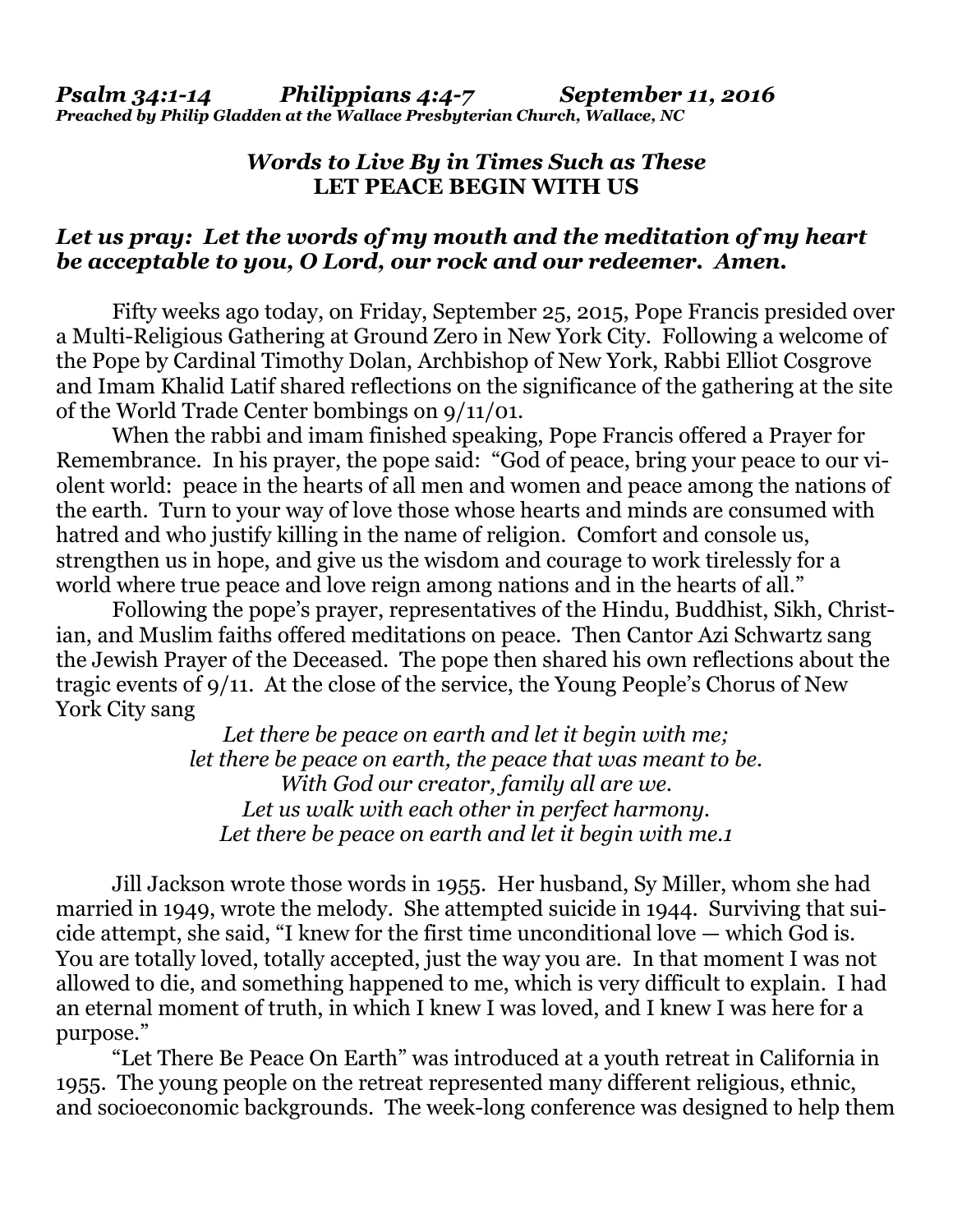develop friendships and understanding through activities and discussions. Sy Miller wrote about that retreat experience, "One summer evening in 1955, a group of 180 teenagers of all races and religions, meeting at a workshop in the California mountains locked arms, formed a circle and sang a song of peace. They felt that singing the song, with its simple basic sentiment — 'Let there be peace on earth and let it begin with me' - helped to create a climate for world peace and understanding."<sup>2</sup>

 To paraphrase both the song and the Apostle Paul, "Let there be peace in your hearts and let it begin with God." That's certainly what Paul meant when he wrote to the Philippian Christians, "And the peace of God, which surpasses all understanding, will guard your hearts and your minds in Christ Jesus." When you hear those words, you might be reminded of Jesus' words to his disciples on the night he was betrayed: "Peace I leave with you; my peace I give to you. I do not give to you as the world gives. Do not let your hearts be troubled, and do not let them be afraid." (John 14:27)

 Easier said than done, you might think. But consider what Paul wrote to his beloved brothers and sisters in Philippi and where he was when he wrote to them. "Rejoice in the Lord, always (or in all circumstances); again I will say, Rejoice. Do not worry about anything, but in everything by prayer and supplication with thanksgiving let your requests be made known to God."

 What did Paul have to rejoice about? It certainly wasn't the circumstances in which he found himself. After all, he was languishing in a Roman prison. The Roman prison in which Paul awaited his death was probably located twelve feet below ground, accessed through a hole in the ground. At the bottom of the shaft was a 6.5 foot high, 30 foot long, 22 foot wide room into which prisoners were thrown. A door led from this room into the main sewer of Rome, which emptied into the Tiber River. Sallust, a Roman politician and historian, described the prison's appearance as "disgusting and vile by reason of the filth, the darkness, and the stench."3

 It's hard to imagine that Paul rejoiced because he found himself in such horrific conditions. However, we know from stories in Acts that Paul and Silas were able to sing hymns and praise God while in prison. Paul's joy and peace did not come from his circumstances, nor did they come from his own emotions or best efforts. Instead, Paul lived his life according to the benediction he shared with the Christians at Thessalonica (which is the margin note next to the Benediction in today's bulletin): "Now may the Lord of peace himself give you peace at all times in all ways. The Lord be with you all." (2 Thessalonians 3:16)

 Paul wrote about peace from a prison cell where he awaited capital punishment by the Roman Empire, which touted a 200 year span of *Pax Romana* or Roman Peace. However, this "Romans Peace" was maintained through violence and conquest. As one person put it, "Romans regarded peace not as an absence of war, but the rare situation that existed when all opponents had been beaten down and lost the ability to resist." The inhabitants of the city of Rome and Roman citizens may have enjoyed this "Roman Peace," but the conquered peoples did not fare as well. A Roman senator named Taci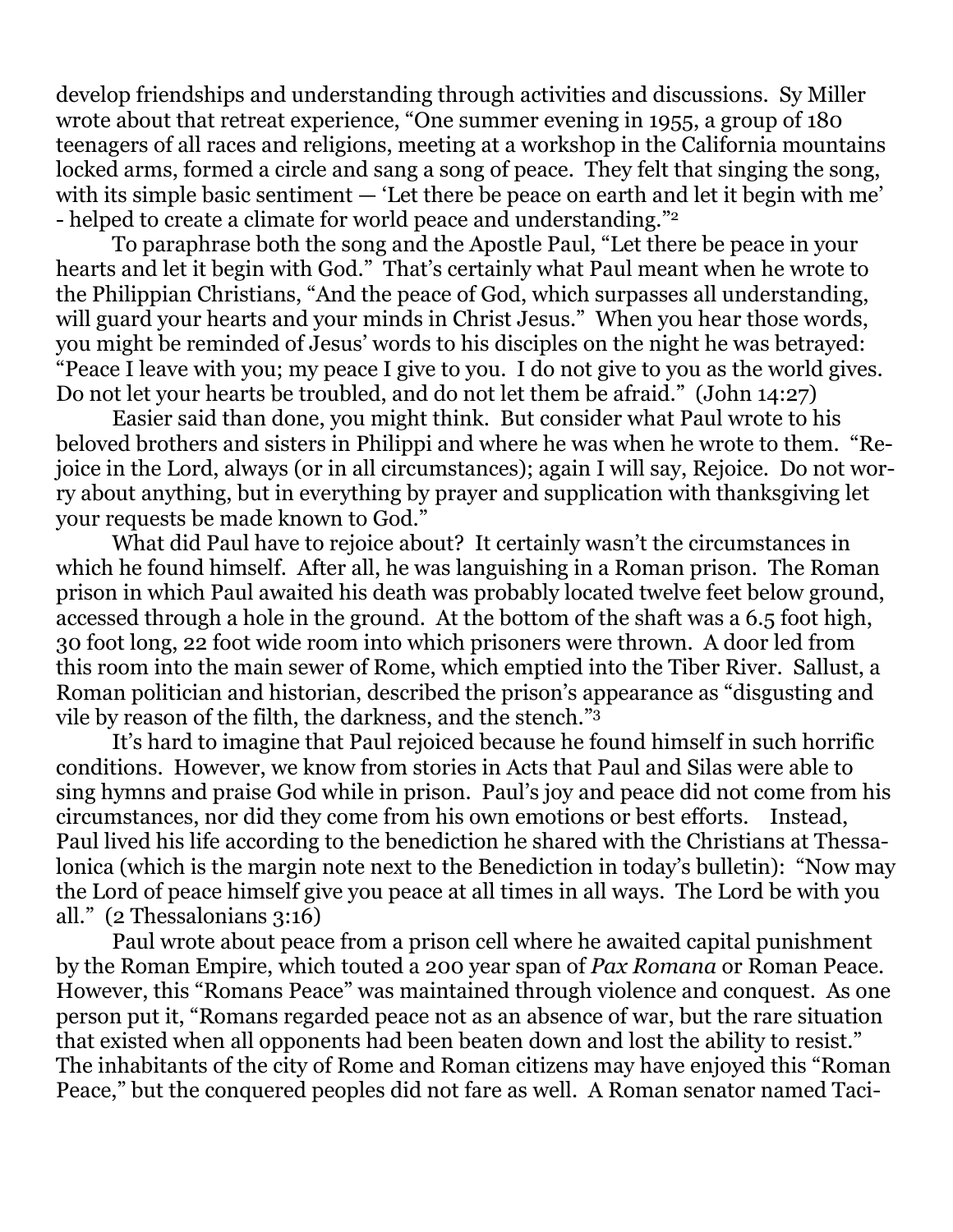tus, who served in one of Rome's many provinces, wrote, "They make a desolation and call it peace."4

 The way our world is today, peace that is nothing more than the absence of war would be most welcome around the globe. Yet, that kind of peace is fragile, doesn't seem to last very long, and can exact a great cost from the peacemakers. Each year on December 10, the Nobel Peace Prize is awarded to an individual or group that meets the criteria stipulated in Alfred Nobel's will: "the person who in the preceding year shall have done the most or the best work for fraternity between nations, for the abolition or reduction of standing armies and for the holding and promotion of peace congresses." When I was a kid, I thought it was called the *Noble* Prize — and that's not a bad description, for certainly the winners of the *Nobel* Prize do noble work. But, as noble and necessary as their work is, that kind of peace is the kind that the world gives.

 There are so many ways to say "peace" — *paz* in Spanish; *mir* in Russian; *amani* in Swahili; *pace* in Italian; ειρήνη in Greek. Perhaps you know the Hebrew word without even knowing that it means "peace" — *shalom*. But shalom is far more than the absence of war or the cessation of hostilities or a tense truce or a temporary ceasefire or a complete conquest of your enemies so they can no longer threaten you. *Shalom* means peace, harmony, wholeness, completeness, prosperity, welfare, and tranquility.

 That's the kind of peace Paul wrote about and demonstrated in his life, in all circumstances. *That* kind of peace, truly, "surpasses all understanding" because it is from God. When I was learning grammar and how to write, I was taught never to begin a sentence with the conjunction "and." However, Philippians 4:7, which describes the surpassing peace of God, does exactly that. "And" is an important connecting word that tells us how we can access God's peace for our hearts and minds. Listen again: "Do not worry about anything, but in everything by prayer and supplication with thanksgiving let your requests be made known to God AND the peace of God, which surpasses all understanding, will guard your hearts and your minds in Christ Jesus." (Philippians 4:6-7)

 Notice that Paul doesn't say "Do not worry about anything [period]." Instead, he encourages the believers to take their requests, prayers, and supplications to God with thanksgiving. Another way to say it is, "Don't be *anxious* about anything . . ." There's a big difference between being concerned about something and trying to do something about it and being anxious and worrying about what might or might not happen. As someone has pointed out, considering Paul's circumstances under guard in a Roman prison, it's somewhat ironic that he uses a military term to describe God's peace in our lives: the peace of God "will stand sentry watch" over your hearts and minds. Because God's peace is on sentry duty and watching over us, "Christians and the church do not have to be anxiously scanning the horizon for new threats. Alert, yes; anxious, no."5

 You don't even have to be a true cynic to wonder about the possibility of peace in the world. It's been sixty-one years since those 180 young people stood in a circle on a mountain in California and sang, "Let there be peace on earth." But there is still no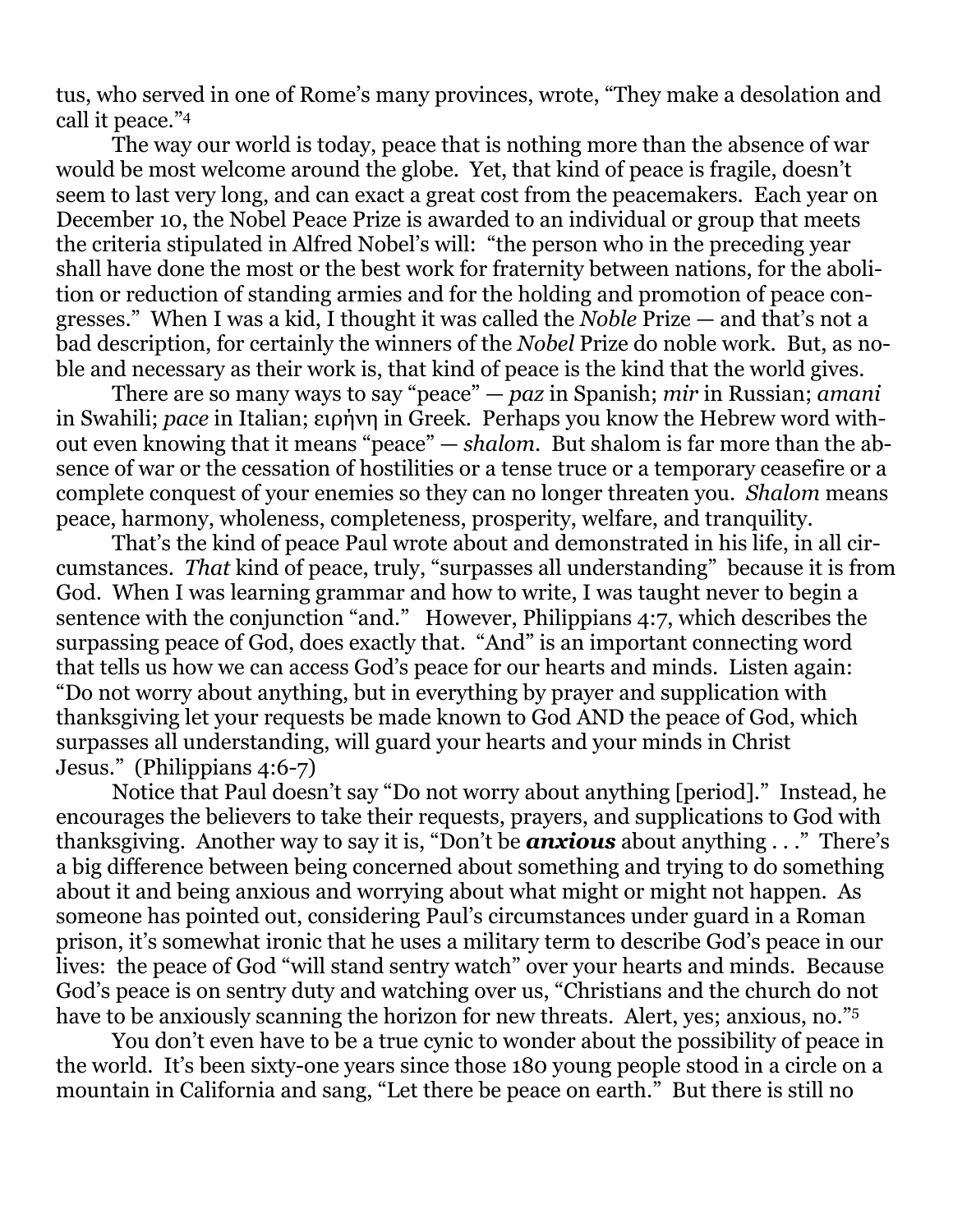peace, at least not the kind of peace we all hope and pray for. So, it might be tempting to throw up our hands in despair and ask, "What's the use?"

 Paul, however, encouraged the Philippians believers and all of us to persevere in the peace and hope of God. Philippians 4:5 says, "Let your gentleness be known to everyone." The meaning of that word "gentleness" is hard to convey in English. It means something like kindness or forbearance or graciousness. In other words, Paul means how *we* live as believers in Jesus Christ can make a difference for other people. Our gentleness, kindness, forbearance, graciousness is our witness to our faith in the God who gives us the peace that surpasses all understanding, the peace that stands sentry watch over our hearts and minds.

 Far from being naive, believers with *that* kind of peace in our hearts recognize evil and suffering and violence and discord for what they are, threats to the wholeness of God's shalom for his people. Believers with *that* kind of peace in our hearts face life in all circumstances with the faith and assurance that the God who sent his Son as the Prince of Peace is with us and will guard our hearts and minds in Christ Jesus. Our joy and peace

grounded in our faith in that God, then, are our witness to a world that is so tragically not at peace.

 Today's worship service is not intended to be a 9/11 memorial service. However, since it is the 15th anniversary of that tragic day, we remember and honor the thousands of people who died, including rescue personnel, and we continue to pray for peace. The images on the screen are just as jarring this morning as they were on that clear, beautiful Tuesday morning in 2001. Our handbell choir offered a "Prayer for Peace," not naively or cynically, but in the same spirit of the song "Let There Be Peace On Earth" and in the same spirit of the anthem's composer who wrote, "What could I do to help? My hope is that this composition may be a prayer for an end to terrorism and for peace throughout the world."

 On July 26, my friend, Rev. Chris Denny, posted a prayer on his blog, "Almost Daily Prayer," which I printed out and stuck in my sermon folder. I have been saving it for today's sermon. It is titled "Called to be Peace."

*I am not chicken little. I do not believe "the sky is falling" or that the world is coming to an apocalyptic end — not yet.*

*But recently I was reminded of a popular song from my high school days: "It's the end of the world as we know it . . ." sung by REM. They went on to sing, "And I feel fine . . ." But I don't.*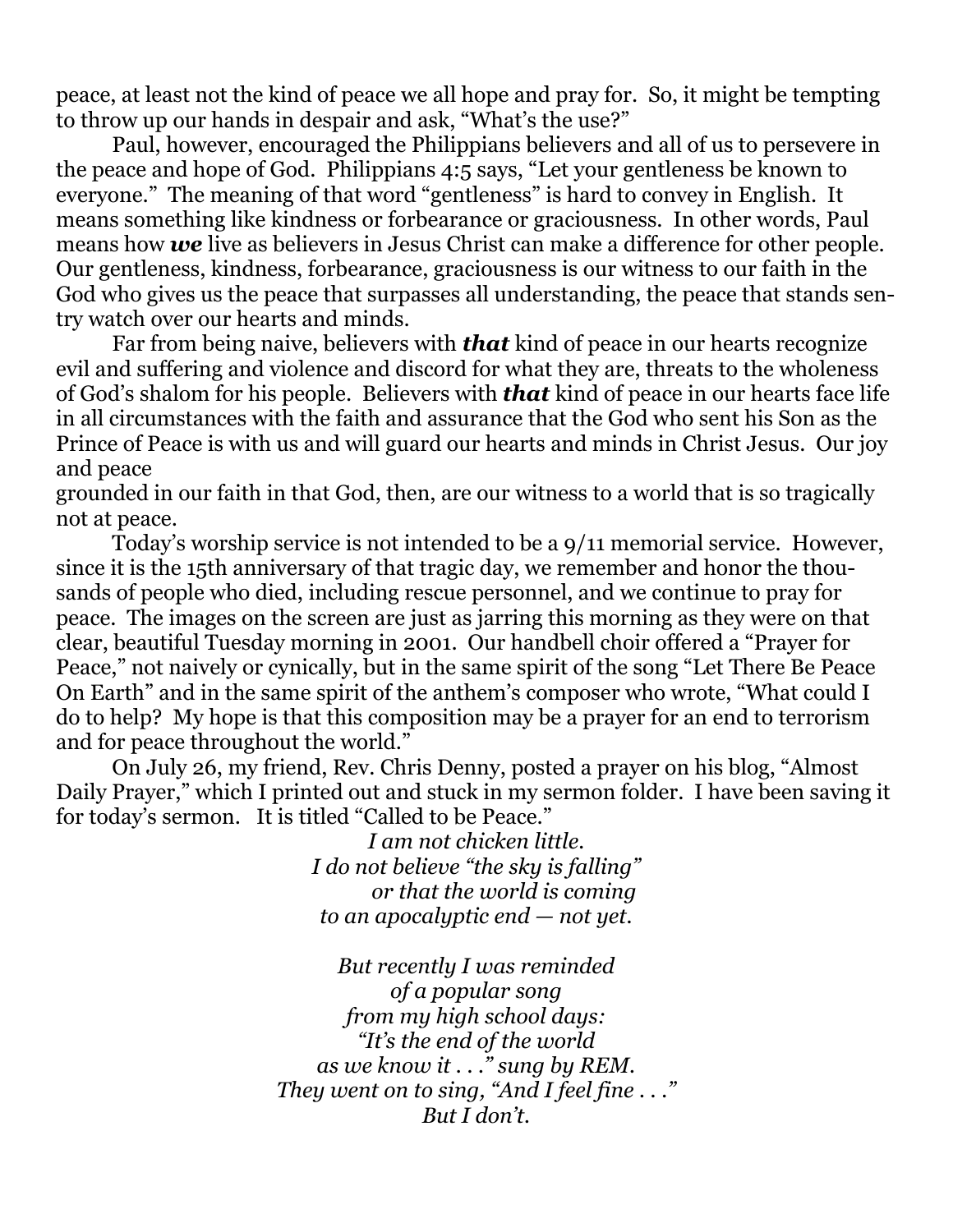*I feel scared, worried, overwhelmed and uncertain.*

*You ARE still in charge right?!? You do hear our cries for help?!?*

*A conversation with a mentor reminded me that there have been awful times before: the awful bloodshed of brothers in the Civil War, the extreme poverty of the great depression, the death and violence of the Nazi gas chambers, the world changing destruction of the atomic bombs dropped, the assassination of presidents of the USA, the assassination of civil rights pastors, never mind the Roman occupying armies in Israel, Lord, when you are walking on earth.*

> *Through it all, you were weeping for your world, calling for peace, raising up leaders to embody peace . . .*

> > *I pray you are doing the same now. But I am scared that you are calling me to be one of those leaders.*

*Help me, together with your disciples, your church, to be your peace for the world. United amidst our disagreements. Arm in arm in our diversity. Praying and working together for peace. Amen.*

Brothers and sisters in Christ, in everything by prayer and supplication with

thanksgiving, let us make our prayer for peace be made known to God.

And let peace begin with us.